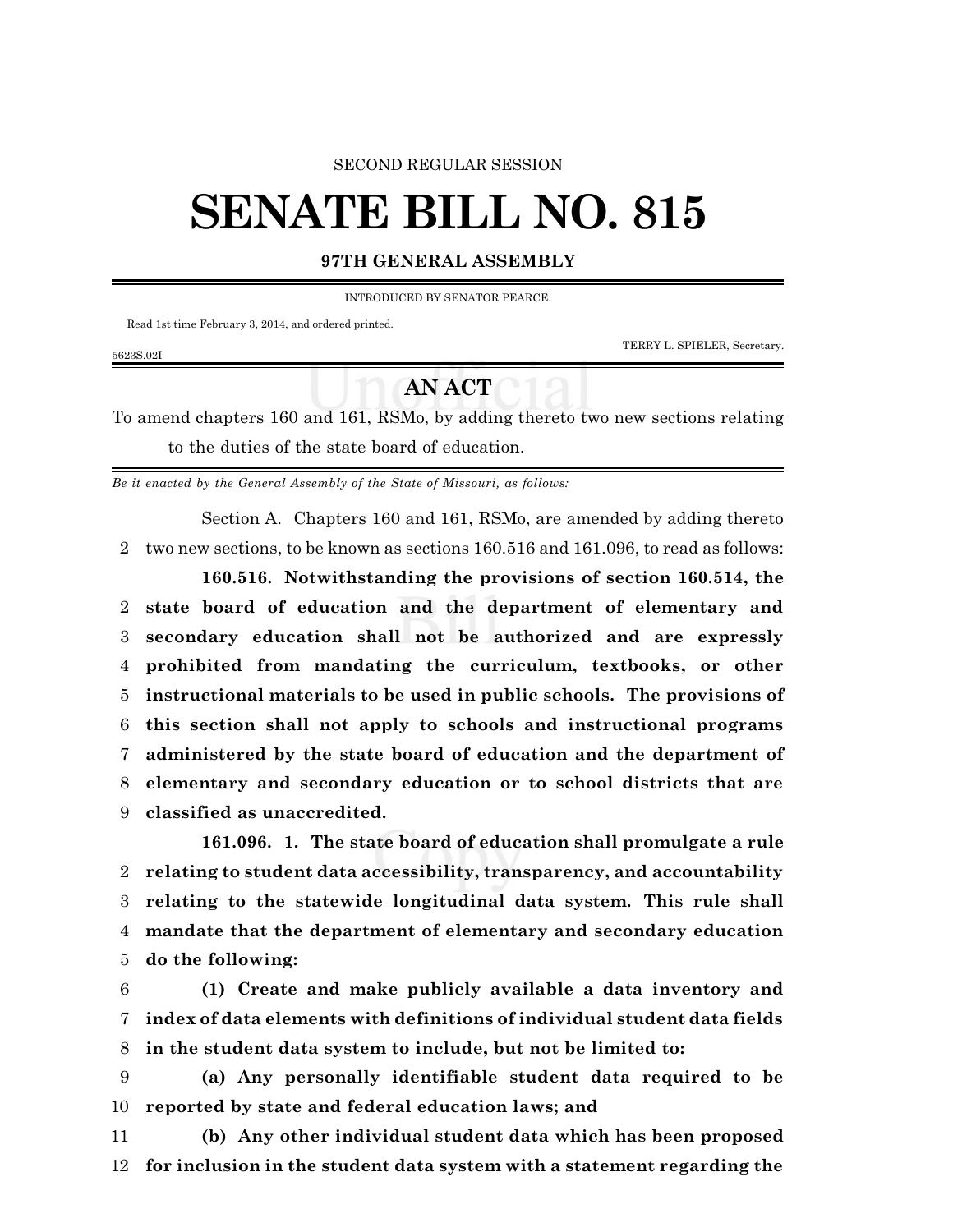**purpose or reason for the proposed collection;**

 **(2) Develop policies to comply with all relevant state and federal privacy laws and policies, including but not limited to the Federal Family Educational Rights and Privacy Act (FERPA) and other relevant privacy laws and policies. These policies shall include, but not be limited to the following requirements:**

 **(a) Access to personally identifiable student data in the statewide longitudinal data system shall be restricted to:**

 **a. The authorized staff of the department of elementary and secondary education and the contractors working on behalf of the department who require such access to perform their assigned duties as required by law;**

 **b. District administrators, teachers, and school personnel who require such access to perform their assigned duties;**

**c. Students and their parents for their own data; and**

 **d. The authorized staff of other state agencies in this state as required by law and governed by interagency data sharing agreements;**

 **(b) The department of elementary and secondary education shall develop criteria for the approval of research and data requests from state and local agencies, researchers working on behalf of the department, and the public;**

 **(3) Shall not, unless otherwise provided by law and authorized by policies adopted pursuant to this section, transfer personally identifiable student data;**

**(4) Develop a detailed data security plan that includes:**

 **(a) Guidelines for authorizing access to the student data system and to individual student data including guidelines for authentication of authorized access;**

**(b) Privacy compliance standards;**

**(c) Privacy and security audits;**

**(d) Breach planning, notification and procedures;**

**(e) Data retention and disposition policies; and**

 **(f) Data security policies including electronic, physical, and administrative safeguards, such as data encryption and training of employees;**

 **(5) Ensure routine and ongoing compliance by the department of elementary and secondary education with FERPA, other relevant**